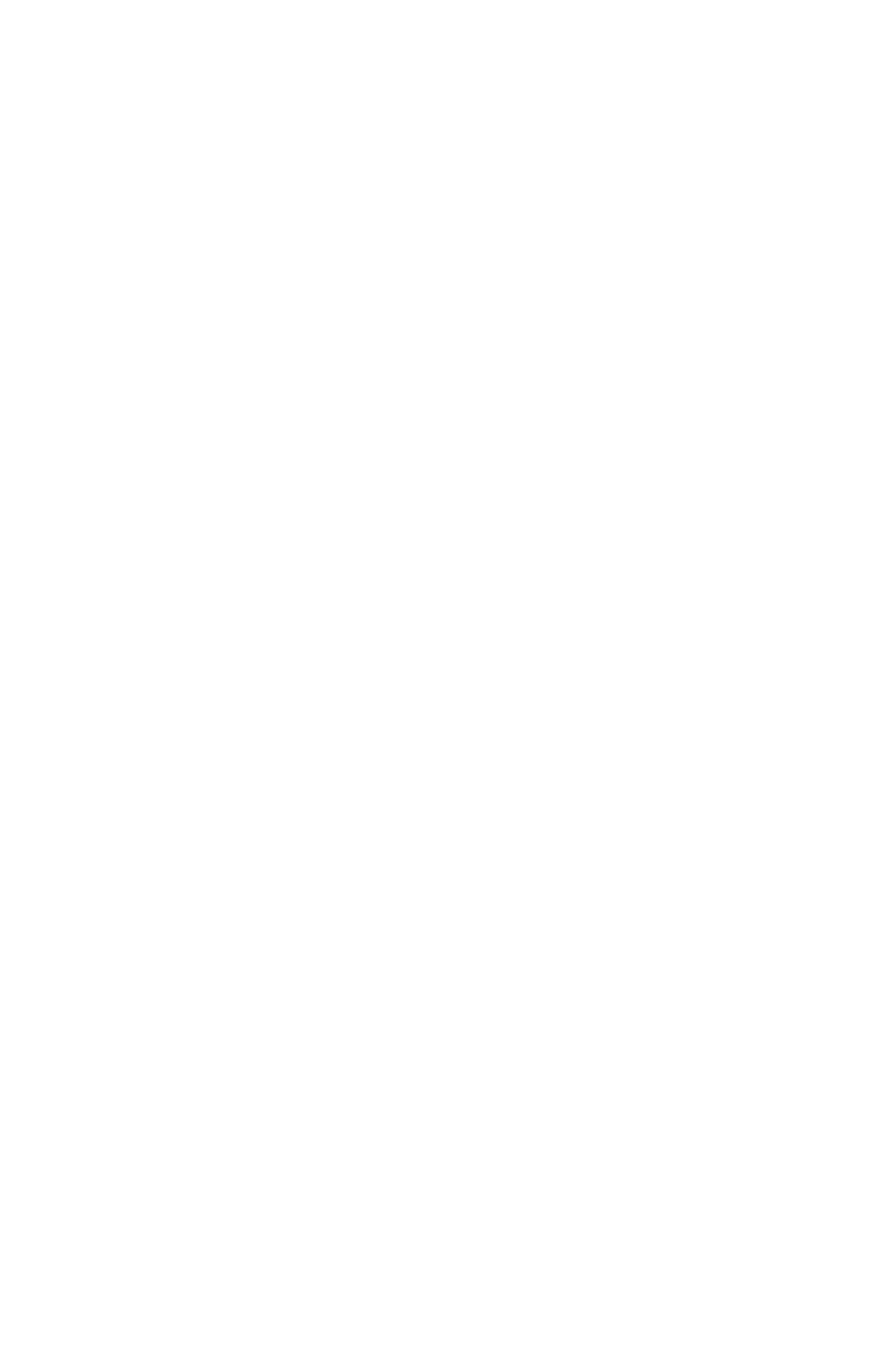# Why now is the time to defund and abolish police and prisons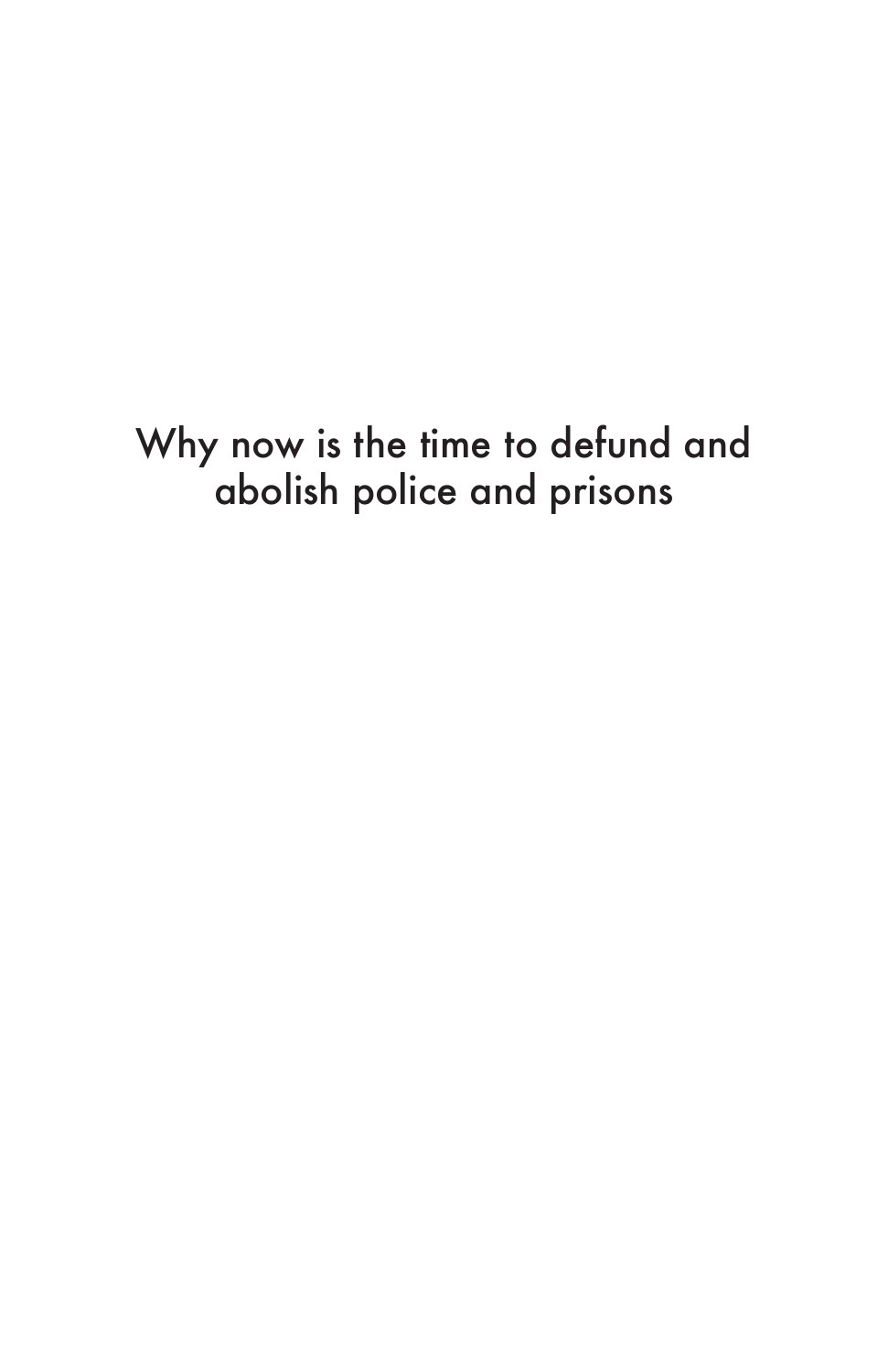The call to "defund the police" has become a rallying cry at protests across America, and some lawmakers are listening.

Activists who have long fought to cut law enforcement budgets and dismantle police departments say they are seeing an unprecedented wave of support for their ideas, with some elected officials for the first time proposing budget reductions and divestments from police. Here are some answers to common questions about defunding and how organizers are fighting for abolition.

### **What does it mean to 'defund the police'?**

For years, community groups have advocated for defunding law enforcement – taking money away from police and prisons – and reinvesting those funds in services. The basic principle is that government budgets and "public safety" spending should prioritize housing, employment, community health, education and other vital programs, instead of police officers. Defunding is the best way forward since attempts to reform police practices over the last six years have failed, as evidenced by the brutal killing of George Floyd. Defunding is only a first step toward abolishing police and prisons, and building a safer world without cages.

#### **How much does America currently spend on police?**

In the past four decades, the cost of policing in the US has tripled and is now \$115 billion, according to a recent analysis. That steady increase comes as crime has been consistently declining. In most cities, spending on police is significantly greater than spending on services and other departments (\$1.8 billion on police in Los Angeles, for example, which is more than half the city's general fund).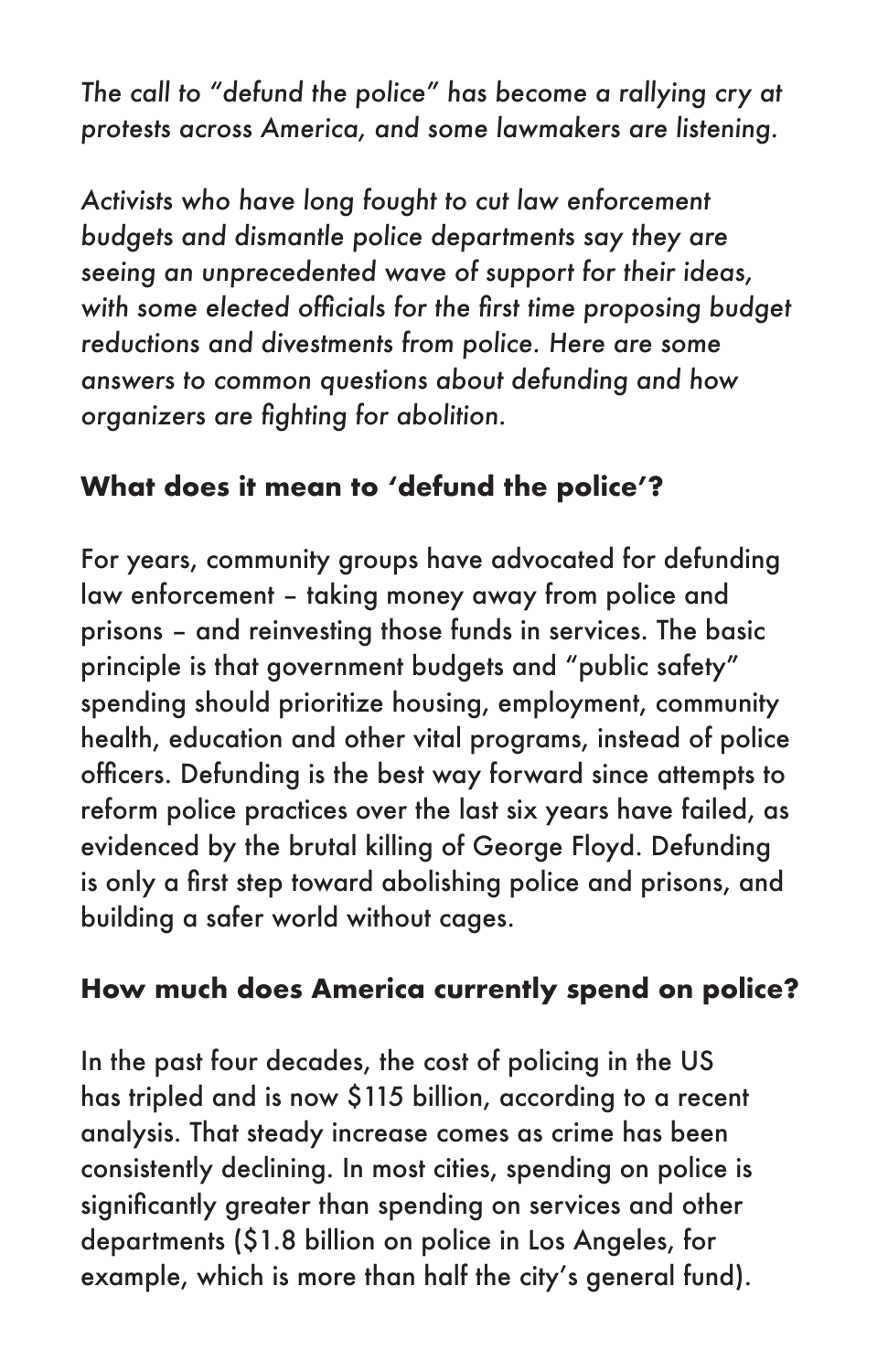The Covid-19 economic crisis has led cities and states to make drastic budget cuts to education, youth programs, arts and culture, parks, libraries, housing services and more. But police budgets have grown or gone largely untouched – until pressure from the George Floyd protests.

### **How are lawmakers addressing the calls to defund?**

Almost overnight and in direct response to protests, some mayors and other elected leaders have reversed their position on police funding. A New York councilman has called for a \$1bn divestment from the NYPD. In Philadelphia, Baltimore, Washington DC, San Francisco and other cities, local policymakers have expressed support for some form of defunding or opposing police budget increases. The only truly radical approach that lawmakers are currently considering is in Minneapolis, where a supermajority of councilmembers have pledged to disband the embattled police department altogether. Colleges, public school systems, museums and other institutions are also divesting from police.

### **How do proposed cuts align with activists' demands?**

The change in direction is monumental, but the size of the proposed cuts is not.

 More broadly, longstanding abolitionist groups, such as Critical Resistance and MPD 150, argue that the cities should not be looking for minor savings and cuts, but should be fundamentally reducing the scale and size of the police force and dismantle the traditional law enforcement systems. That can start with finding "non-police solutions to the problems poor people face," such as counselors responding to mental health calls and addiction experts responding to drug abuse.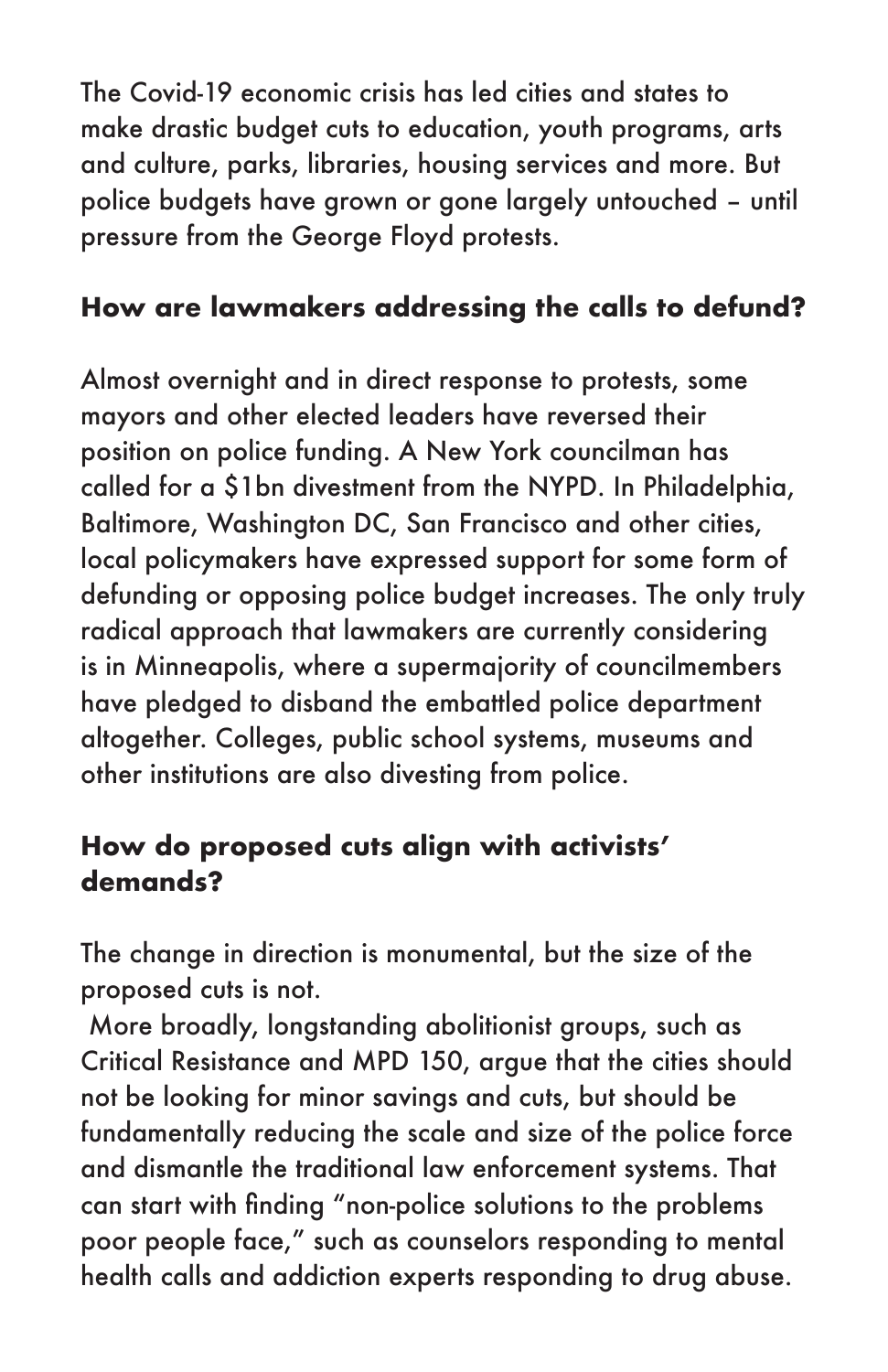### **If cities defund police, will violence and crime increase?**

Policing and prison are at their core racist and harmful, and make communities less safe. The vast majority of police work also has nothing to do with responding to or preventing violence. Further, police have a terrible track record of solving murders or handling rape and domestic violence. It's impossible to address sexual and gendered violence without abolishing the carceral system, which perpetuates those forms of harm in severe and extreme ways.

While there is no contemporary example of defunding in the US, there are studies suggesting that less policing could mean less crime. In 2014 and 2015, New York officers staged a "slowdown" to protest the mayor, arguing that if they did less police work, the city would be less safe. But the opposite turned out to be true. When the officers took a break from "broken windows policing", meaning targeting low-level offenses, there was a drop in crime. Researchers posited that aggressive policing on the streets for petty matters can ultimately cause social disruption and lead to more crime. Policing that punishes poverty, such as hefty traffic tickets and debts, can also create conditions where crime is more likely. When New York ended "stop and frisk", crime did not rise.

#### **How are police unions responding to defunding calls?**

America's powerful police unions have long resisted even the most minor reforms and accountability measures, and are predictably arguing, without evidence, that budget cuts at any scale will make cities less safe. They've cited looting and property damage amid protests to suggest that cities don't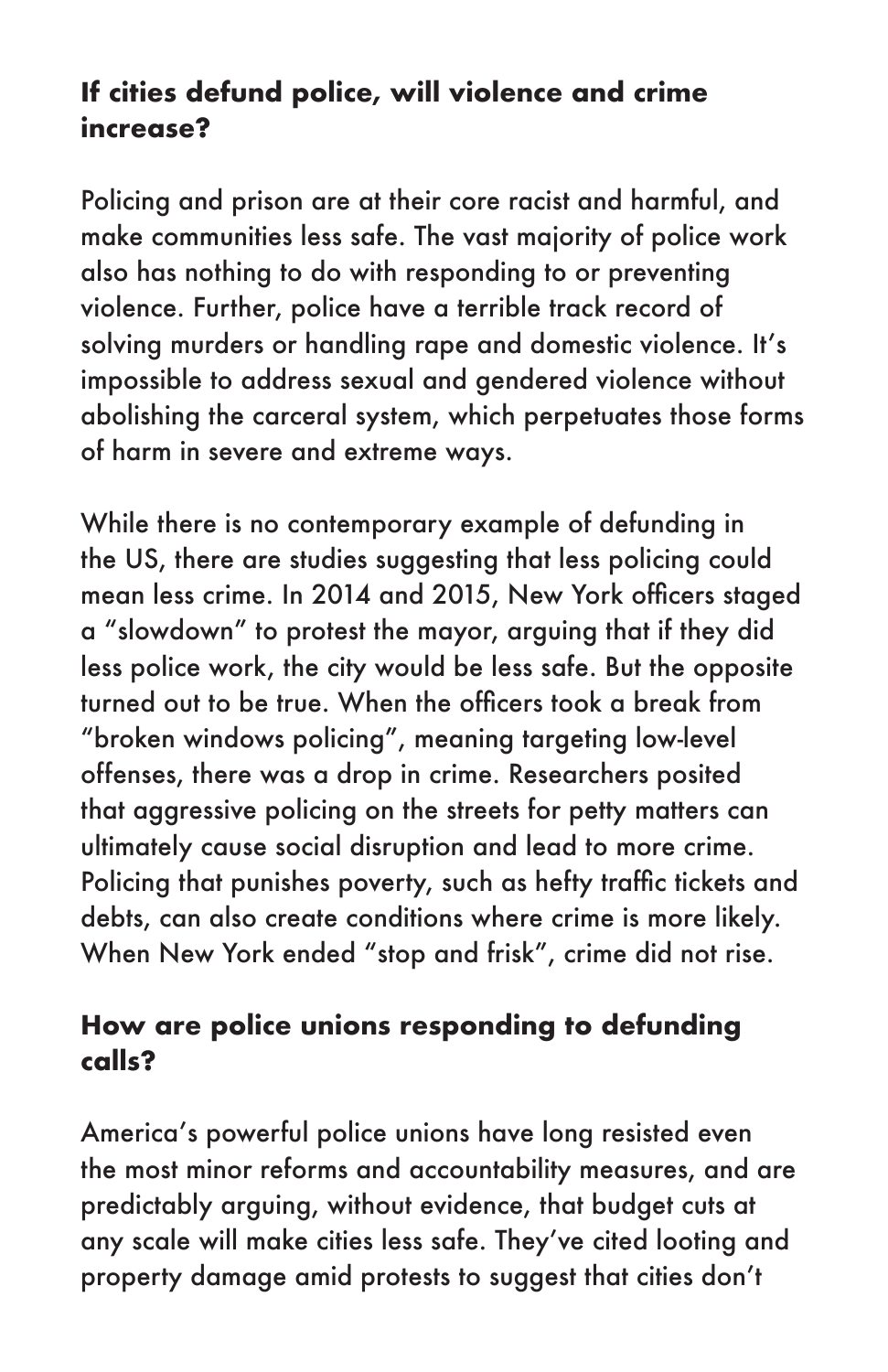have enough officers. But the highly militarized response to peaceful demonstrations and the aggressive and at times violent ways officers are handling protesters have only provided further evidence that police cause harm when there is no public safety threat in the first place.

### **Are there examples of police defunding that US cities can follow?**

America's legacy of racism and severe gun violence epidemic make it difficult to compare to other countries. But some have pointed out that compared to peer nations, the US spends significantly less on social services and more on public safety programs, and has astronomically higher incarceration rates. These investments in police and prison, however, don't translate to a safer country. In fact, police in America kill more people in days than many countries do in years. Within the US, Camden, New Jersey dismantled its troubled police department, but a different police jurisdiction took over. While the replacement may have been less harmful than the original agency, this was neither defunding nor abolition, it was a continuation of police power and funding.

## **Do Democrats support defunding the police?**

Largely, no. Some moderate liberals have attempted to co-opt the 'defund the police' phrase and argue that no one is trying to take power away from police. But that is exactly the point of defunding – to take away cops' money and authority, until they no longer exist.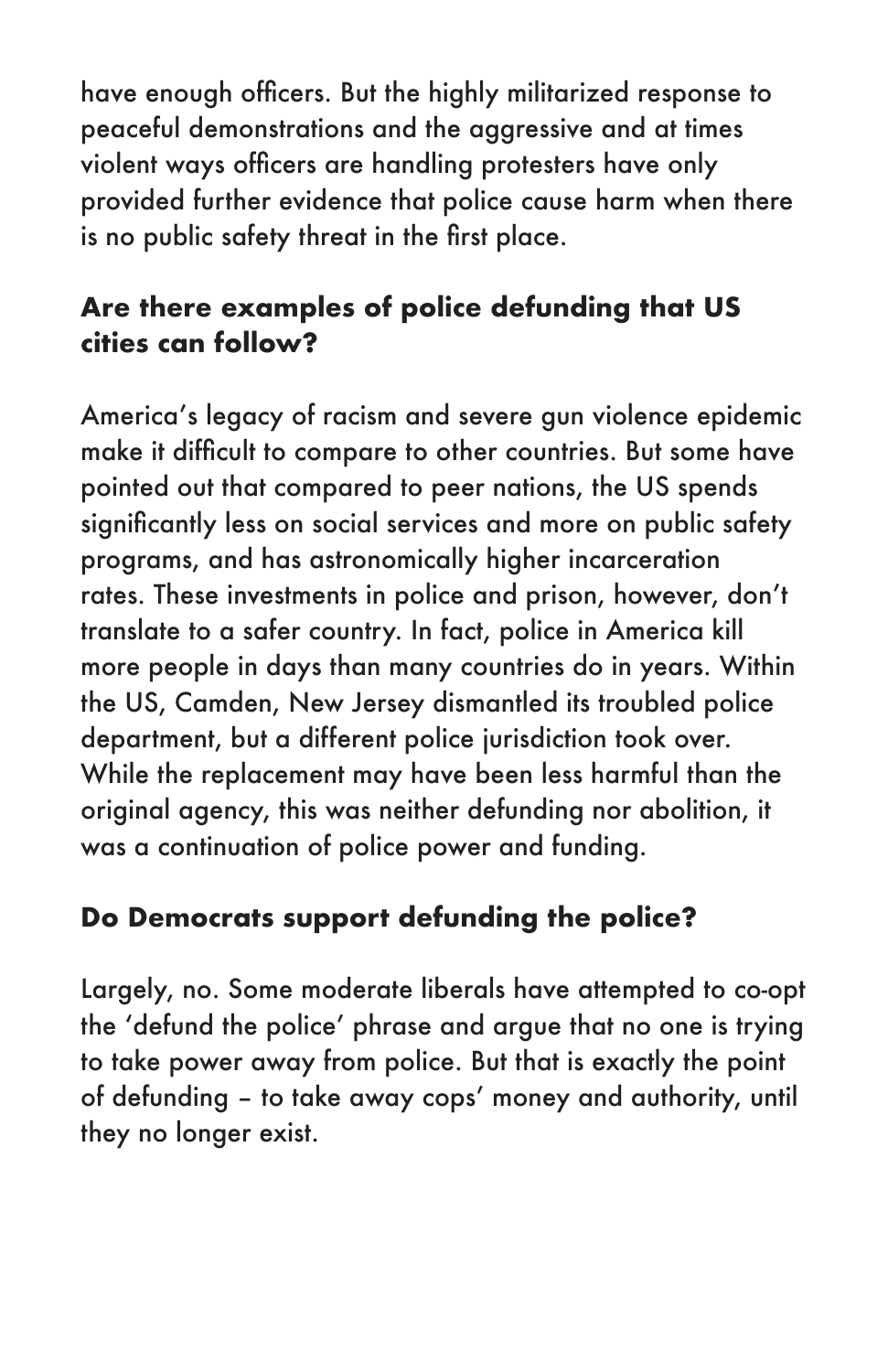#### **How does defunding the police relate to prison abolition?**

The violence of police and prisons go hand in hand. One couldn't exist without the other. There is no dismantling police without closing prisons, and if prisons still exist, so will cops. We need to work to end both systems of violence now. Neither are just and neither support public safety. They are institutions of violence and harm born out of chattel slavery. There is no way to "reform" them other than shutting them down altogether. Any reform that attempts to make them less violent is in fact simply perpetuating these harmful systems, and in some cases actually give police and prisons more power and money. Don't be fooled. Body cameras haven't worked. De-escalation hasn't worked. Implicit bias training hasn't worked. None of it has worked and every day we don't defund and abolish police and prisons is a day that the BRUTALITY AND VIOLENCE continue.

#### **What can individuals do to support defunding and abolition?**

Get educated and share information with your families and communities. Read Angela Davis, Mariame Kaba, Ruth Wilson Gilmore and the other scholars who have been thinking through these complex questions for decades. Get involved in your local abolition groups - many cities have ongoing campaigns to close jails and prisons and to oppose the construction of new ones. In many cities there are groups actively fighting for defunding of police through local budgeting processes right now, and you can show up and support in a wide range of ways. Contribute the skills, resources and time that you have. There has never been more momentum than this current moment. Help organizers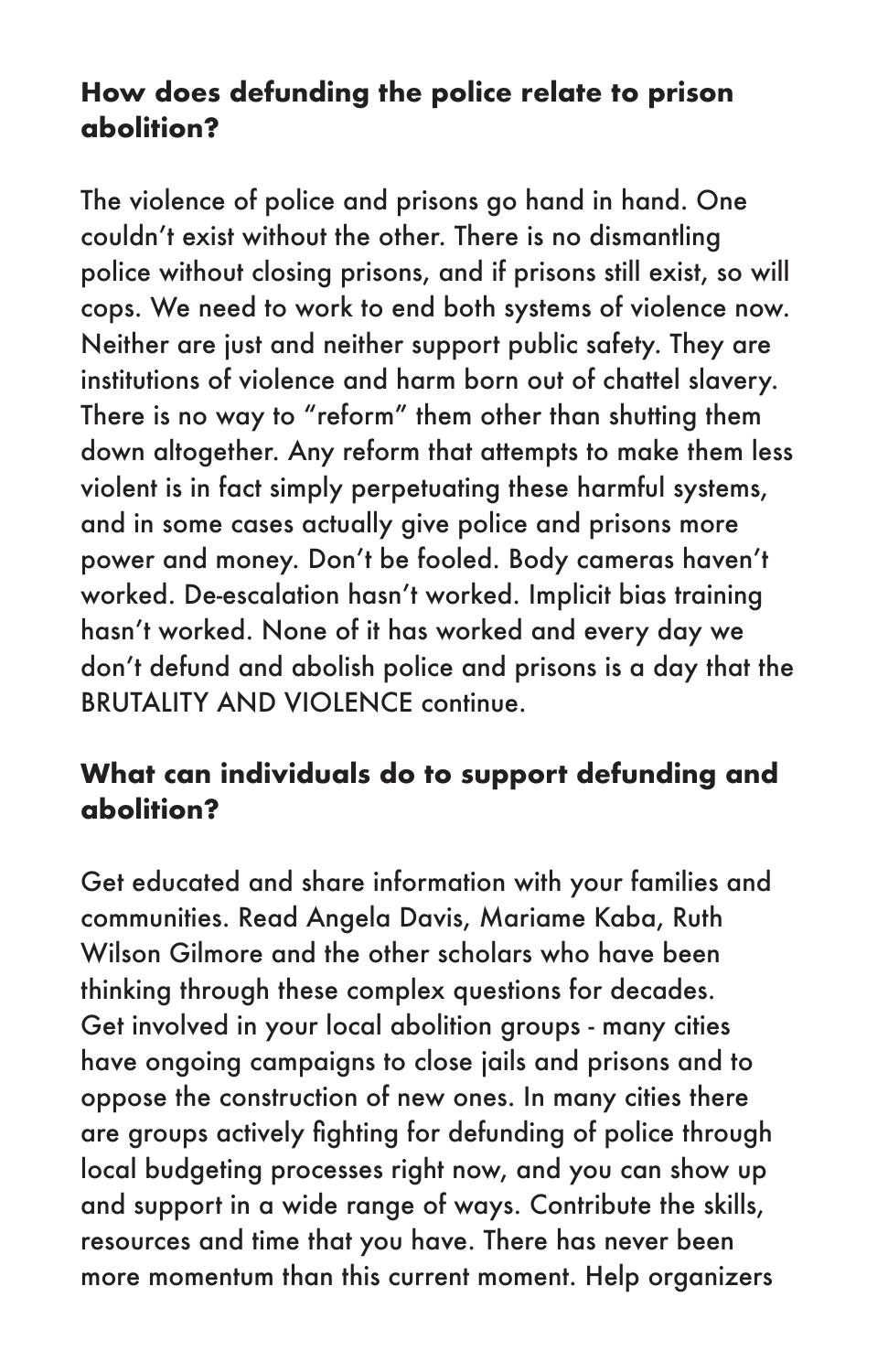take advantage of this energy and contribute. And if you want to be a good ally to folks most maltreated by these systems, get a prison pen pal through Black and Pink or other organizations. One of the best ways you can give back is to build relationships with folks inside.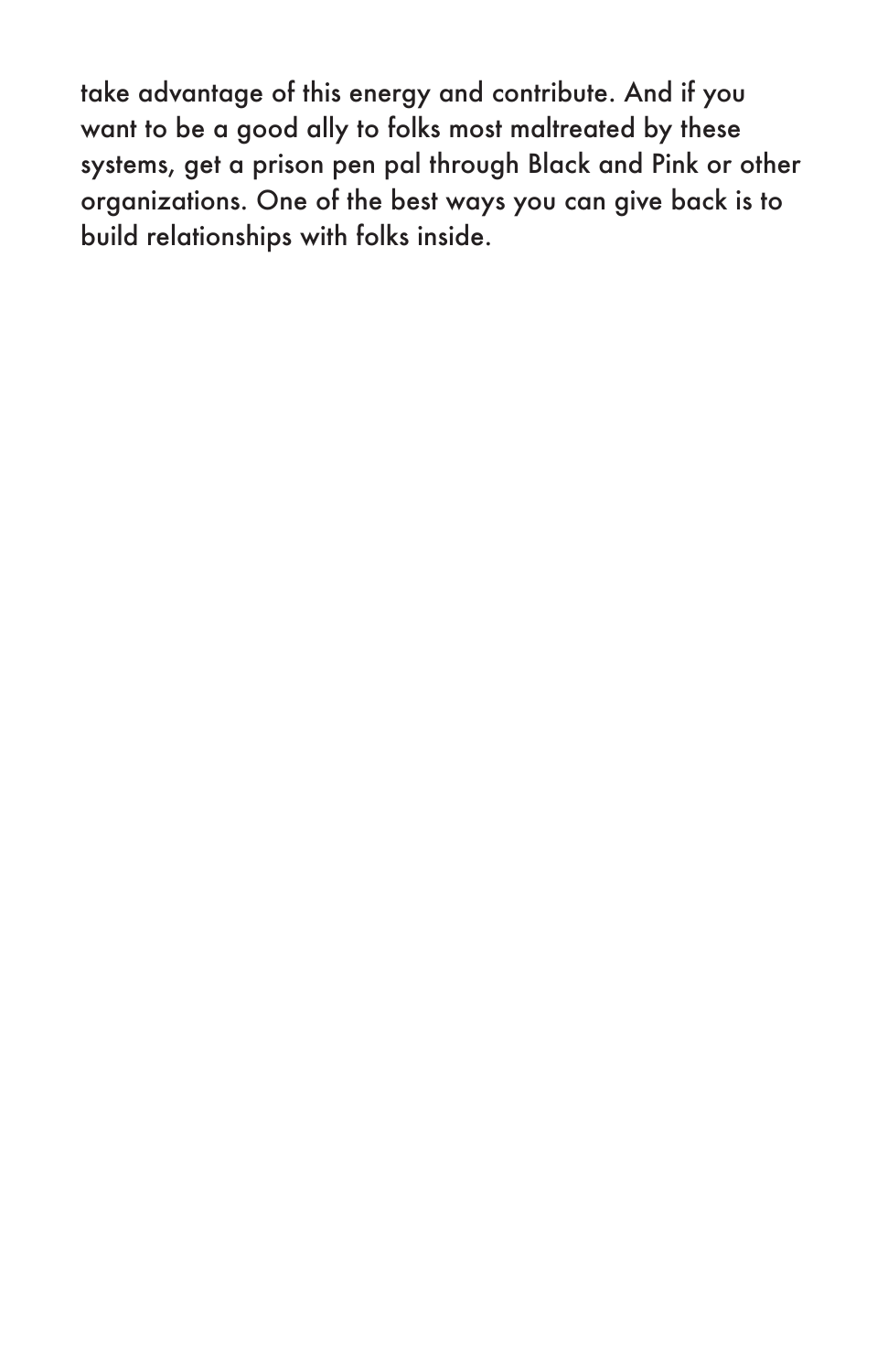#### **Black and Pink**

Black and Pink is a volunteer organization with an LGBTQ penpal program and monthly newsletter featuring queer and trans writers inside prisons. The group advocates for the needs of specific incarcerated people while also working to abolish the Prison Industrial Complex. Black and Pink serves individuals in CA, NM, CO, NE, WI, IL, NY, RI, and MA.

www.blackandpink.org www.facebook.com/blackandpinknational members@blackandpink.org (531) 600-9089

#### **This zine is based off of the article:**

What does 'defund the police' mean? The rallying cry sweeping the US - explained, by Sam T. Levin, The Guardian, June 6 2020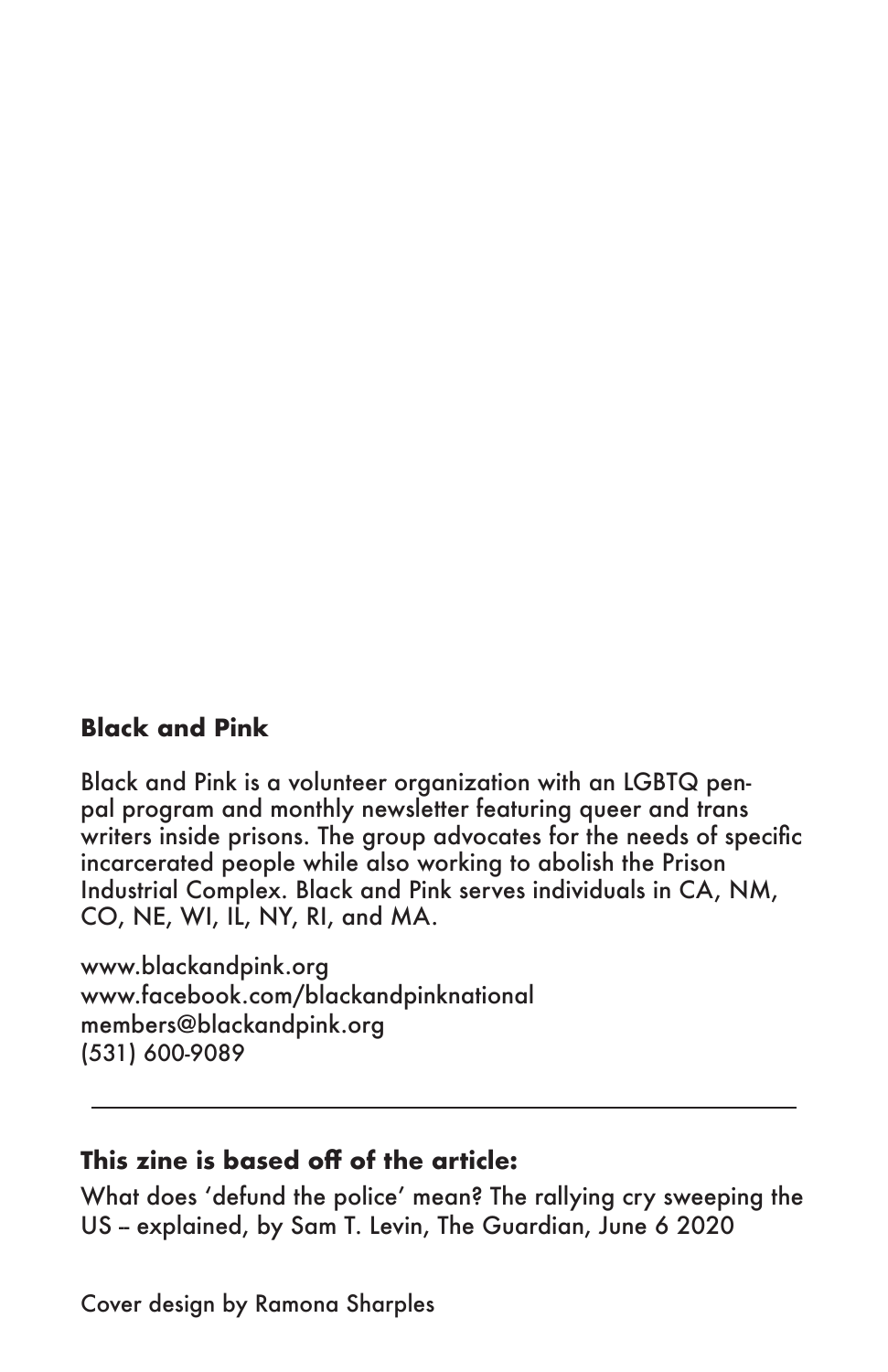